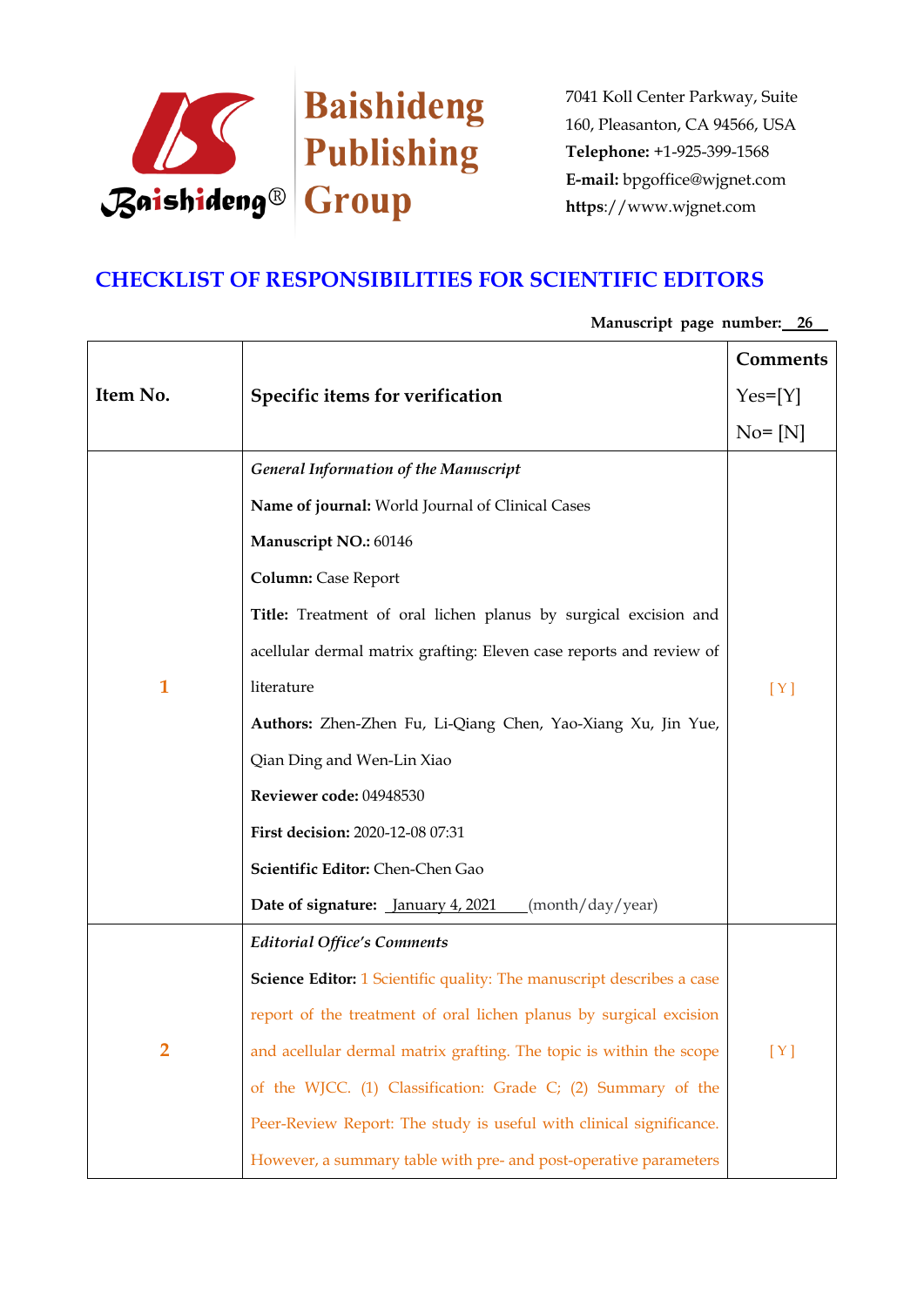

# Baishideng

7041 Koll Center Parkway, Suite 160, Pleasanton, CA 94566, USA **Telephone:** +1-925-399-1568 **E-mail:** bpgoffice@wjgnet.com **https**://www.wjgnet.com

should be included to better compare the results. The authors should specify the type of corticosteroid being administrated and the administration modality of tretinoin/ciclosporin in the patients. Additional information should be provided about the surgical procedure. The authors are suggested to improve the paragraph about local and systemic immunosuppressants. The questions raised by the reviewers should be answered; and (3) Format: There is 1 table and 1 figure. A total of 22 references are cited, including 3 references published in the last 3 years. There are no self-citations. 2 Language evaluation: Classification: Grade C. A language editing certificate issued by LetPub was provided. 3 Academic norms and rules: The authors provided the written informed consent. The authors need to provide the signed Conflict-of-Interest Disclosure Form and Copyright License Agreement, and the CARE Checklist-2016 (the provided one was not the 2016 version) with page numbers. No academic misconduct was found in the CrossCheck detection and Bing search. 4 Supplementary comments: This is an unsolicited manuscript. The topic has not previously been published in the WJCC. The corresponding author has not published articles in the BPG. 5 Issues raised: (1) I found no "Author contribution" section. Please provide the author contributions; (2) I found the authors did not provide the original figures. Please provide the original figure documents. Please prepare and arrange the figures using PowerPoint to ensure that all graphs or arrows or text portions can be reprocessed by the editor;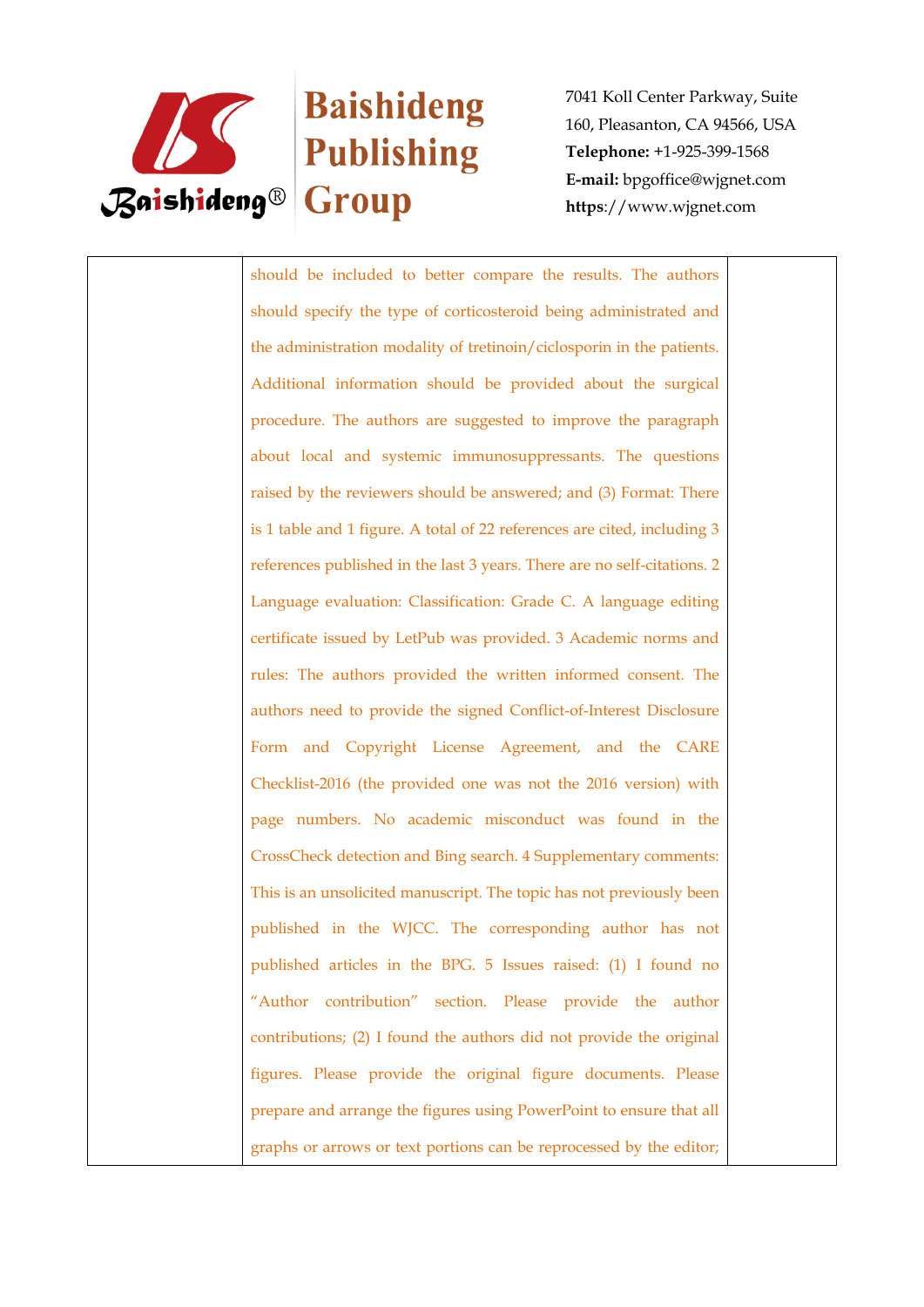

# Baishideng

7041 Koll Center Parkway, Suite 160, Pleasanton, CA 94566, USA **Telephone:** +1-925-399-1568 **E-mail:** bpgoffice@wjgnet.com **https**://www.wjgnet.com

(3) I found the authors did not add the PMID and DOI in the reference list. Please provide the PubMed numbers and DOI citation numbers to the reference list and list all authors of the references. Please revise throughout; (4) I found the "Case Presentation" did not meet our requirements. Please re-write the "Case Presentation" section, and add "FINAL DIAGNOSIS" section to the main text, according to the Guidelines and Requirements for Manuscript Revision; (5) please don't include any  $*$ , #,  $\dagger$ ,  $\dagger$ ,  $\dagger$ ,  $\dagger$ ,  $\dagger$ ,  $\mathcal{Q}$ ....in your manuscript; (6) please write the "Core Tip" section, and provide an audio core tip file where the core tip content is recorded; (7) please confirm the content in the "Conclusion" section, and remove unnecessary contents; and (8) please provide the signed Conflict-of-Interest Disclosure Form and Copyright License Agreement, and the CARE Checklist-2016. 6 Re-Review: Not required. 7 Recommendation: Conditionally accepted.

**Editorial Office Director:** I have checked the comments written by the science editor.

**Company Editor-in-Chief:** I have reviewed the Peer-Review Report, the full text of the manuscript, and the relevant ethics documents, all of which have met the basic publishing requirements of the World Journal of Clinical Cases, and the manuscript is conditionally accepted. I have sent the manuscript to the author(s) for its revision according to the Peer-Review Report, Editorial Office's comments and the Criteria for Manuscript Revision by Authors. However, the quality of the English language of the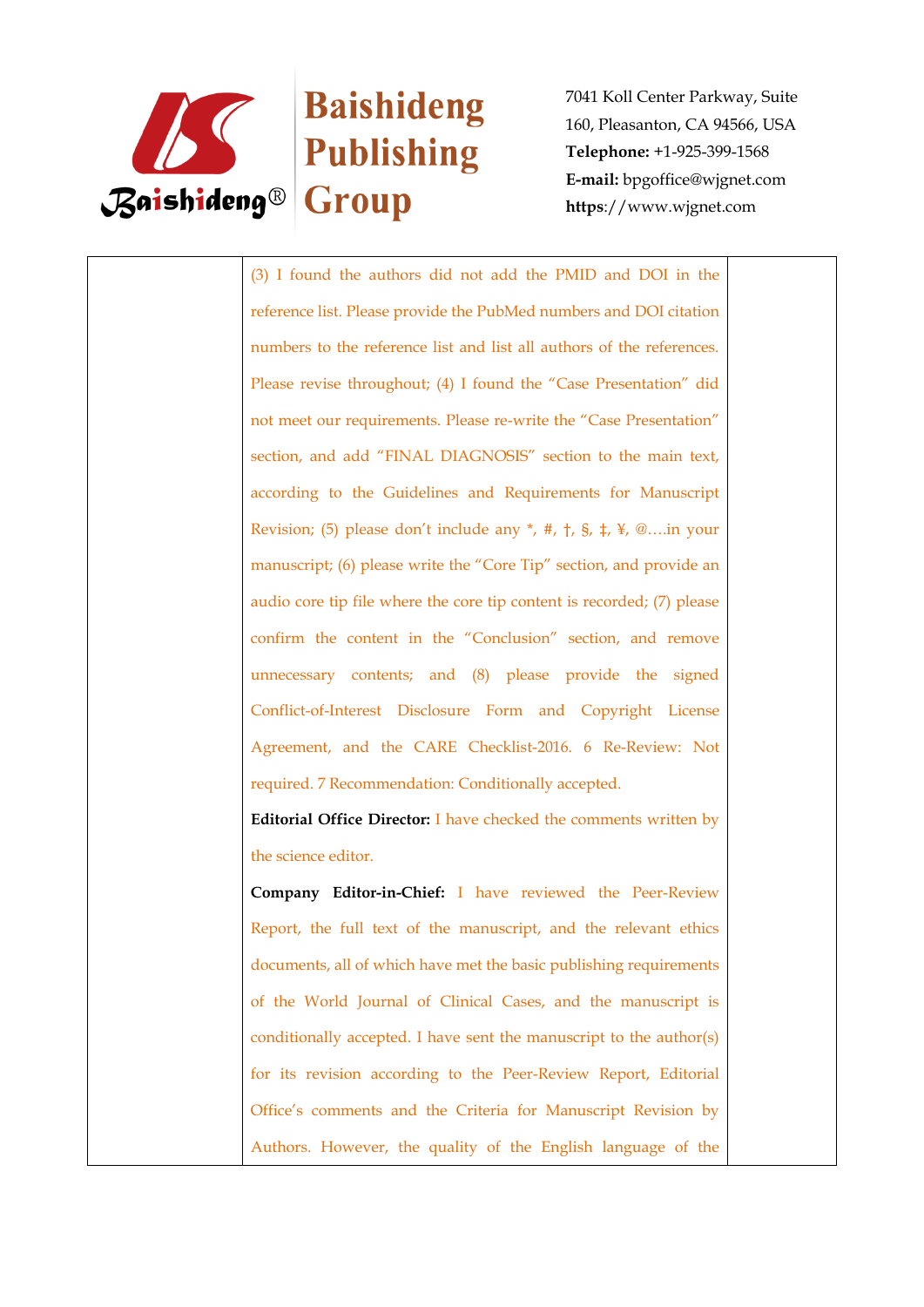

|   | manuscript does not meet the requirements of the journal. Before        |     |
|---|-------------------------------------------------------------------------|-----|
|   | final acceptance, the author(s) must provide the English Language       |     |
|   | Certificate issued by a professional English language editing           |     |
|   | company. Please visit the following website for the professional        |     |
|   | editing<br>English<br>language<br>companies<br>recommend:<br>we         |     |
|   | https://www.wjgnet.com/bpg/gerinfo/240.                                 |     |
|   |                                                                         |     |
| 3 | The fixed headings are copied.                                          | [Y] |
|   | The title concisely summarizes the main topic of the study and is       |     |
|   | not too long (no more than 18 words). Words such as 'exploration',      |     |
| 4 | 'research', 'analysis', 'observation', and 'investigation' are avoided. | [Y] |
|   | The title does not start with 'The' and does not include any Arabic     |     |
|   | numbers or uncommon abbreviations.                                      |     |
| 5 | A short running title is provided (no more than 6 words).               | [Y] |
|   | The authors' full family (sur)names and full/abbreviated first          |     |
| 6 | names are listed on the title page and are consistent with those        | [Y] |
|   | listed in the signed BPG Copyright License Agreement form.              |     |
|   | 'Author contributions' passage describes the specific<br>The            |     |
|   | contribution(s) made by each author. The author's names are listed      |     |
|   | in the following format: full family (sur)name followed by              |     |
|   | abbreviated first and middles names.                                    |     |
|   | e.g., "Wang CL and Liang L contributed equally to this work; Wang       |     |
|   | CL, Liang L, Fu JF, Zou CC, Hong F and Wu XM designed the               | [Y] |
|   | research study; Wang CL, Zou CC, Hong F and Wu XM performed             |     |
|   | the research; Xue JZ and Lu JR contributed new reagents and             |     |
|   | analytic tools; Wang CL, Liang L and Fu JF analyzed the data; and       |     |
|   | Wang CL, Liang L and Fu JF wrote the manuscript. All authors            |     |
|   |                                                                         |     |
|   | have read and approve the final manuscript."                            |     |
| 8 | The 'Supported by' statement describes the source(s) of financial       | [N] |
|   | support and includes the corresponding identification number(s)         |     |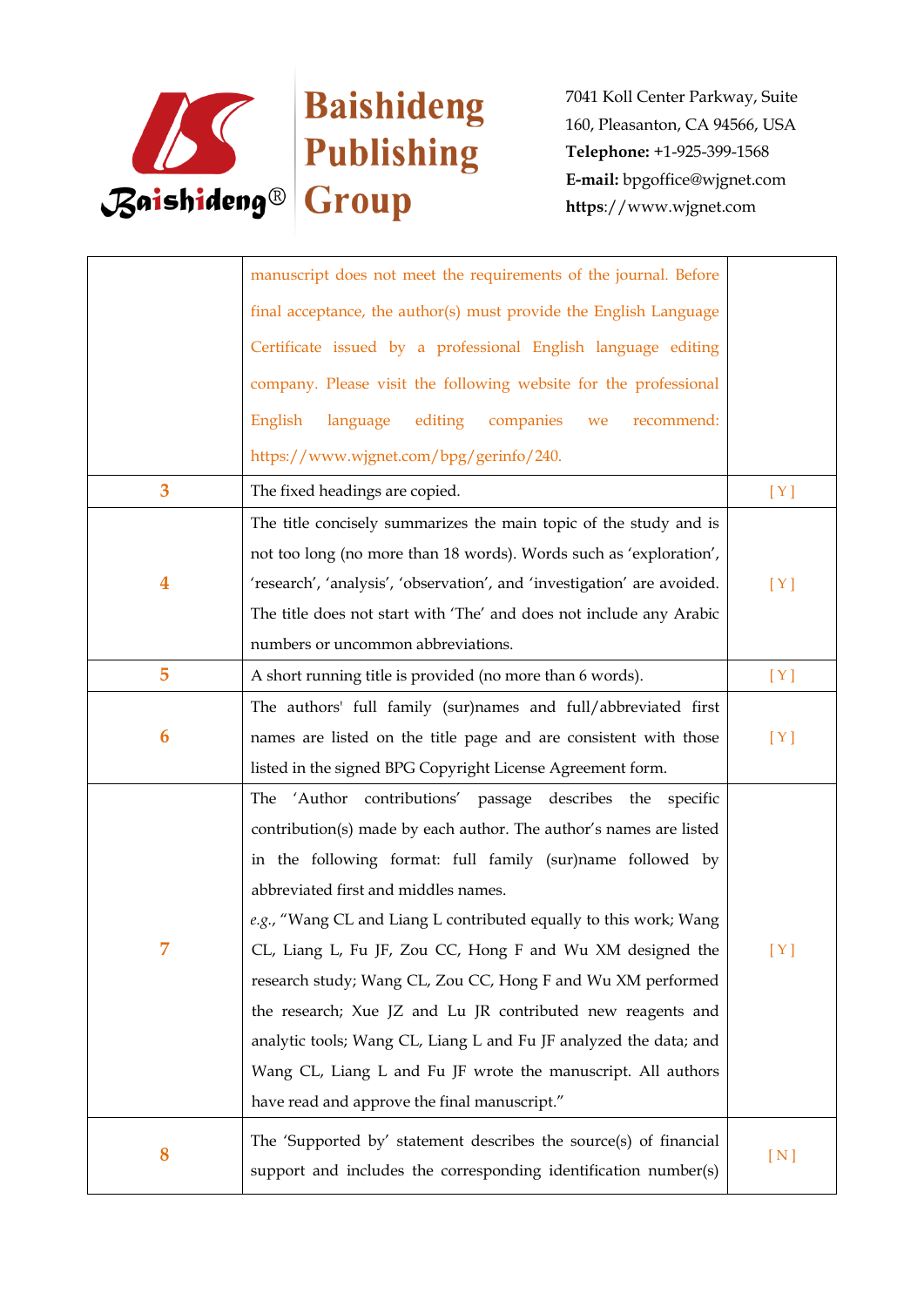

|           | and program ID(s) if available, and contains no spelling errors.                                                                                                                                                                                                                                                                                                                                                                                                                                                                                                                                                                                                                     |     |
|-----------|--------------------------------------------------------------------------------------------------------------------------------------------------------------------------------------------------------------------------------------------------------------------------------------------------------------------------------------------------------------------------------------------------------------------------------------------------------------------------------------------------------------------------------------------------------------------------------------------------------------------------------------------------------------------------------------|-----|
| 9         | The 'Corresponding author' passage provides the corresponding<br>author's full first and family (sur)names, abbreviated title (e.g., MD,<br>PhD), affiliated institute's name and complete postal address<br>(including zip code) and e-mail (written in all lowercase), and<br>contains no spelling errors.                                                                                                                                                                                                                                                                                                                                                                         | [Y] |
| 10        | The Manuscript Tracking information (i.e., Received, Peer review<br>started, First decision, Revised, Accepted, Article in press, and<br>Published online) are provided along with the corresponding editor<br>and date for each item, and contain no spelling errors.                                                                                                                                                                                                                                                                                                                                                                                                               | [Y] |
| 11        | The Abstract section is formatted according to the article-specific<br>style (structured vs unstructured) and word count thresholds, as<br>follows:<br>Commentary, Frontier, Diagnostic Advances, Medical Ethics,<br>Minireview, Review, Therapeutics Advances, and Topic Highlight:<br>Non-structured abstract that is no less than 200 words.<br>Field of Vision, Case Report and Letter to the Editor:<br>Non-structured abstract that is no less than 150 words.<br>Research articles: Structured abstract with subsections for AIM (no<br>more than 20 words); METHODS (no less than 80 words); RESULTS<br>(no less than 120 words); and CONCLUSION (no more than 26<br>words). | [Y] |
| <b>12</b> | The 'Key words' list provides 5-10 keywords that reflect the main<br>content of the study. The first letter of each keyword is capitalized,<br>and each keyword is separated by a semicolon.                                                                                                                                                                                                                                                                                                                                                                                                                                                                                         | [Y] |
| 13        | The "citation" contains authors' names and manuscript title. The<br>name of the first author should be typed in bold letters; the family<br>(sur) name of all authors should be typed with the first letter<br>capitalized, followed by their abbreviated first and middle initials.                                                                                                                                                                                                                                                                                                                                                                                                 | [Y] |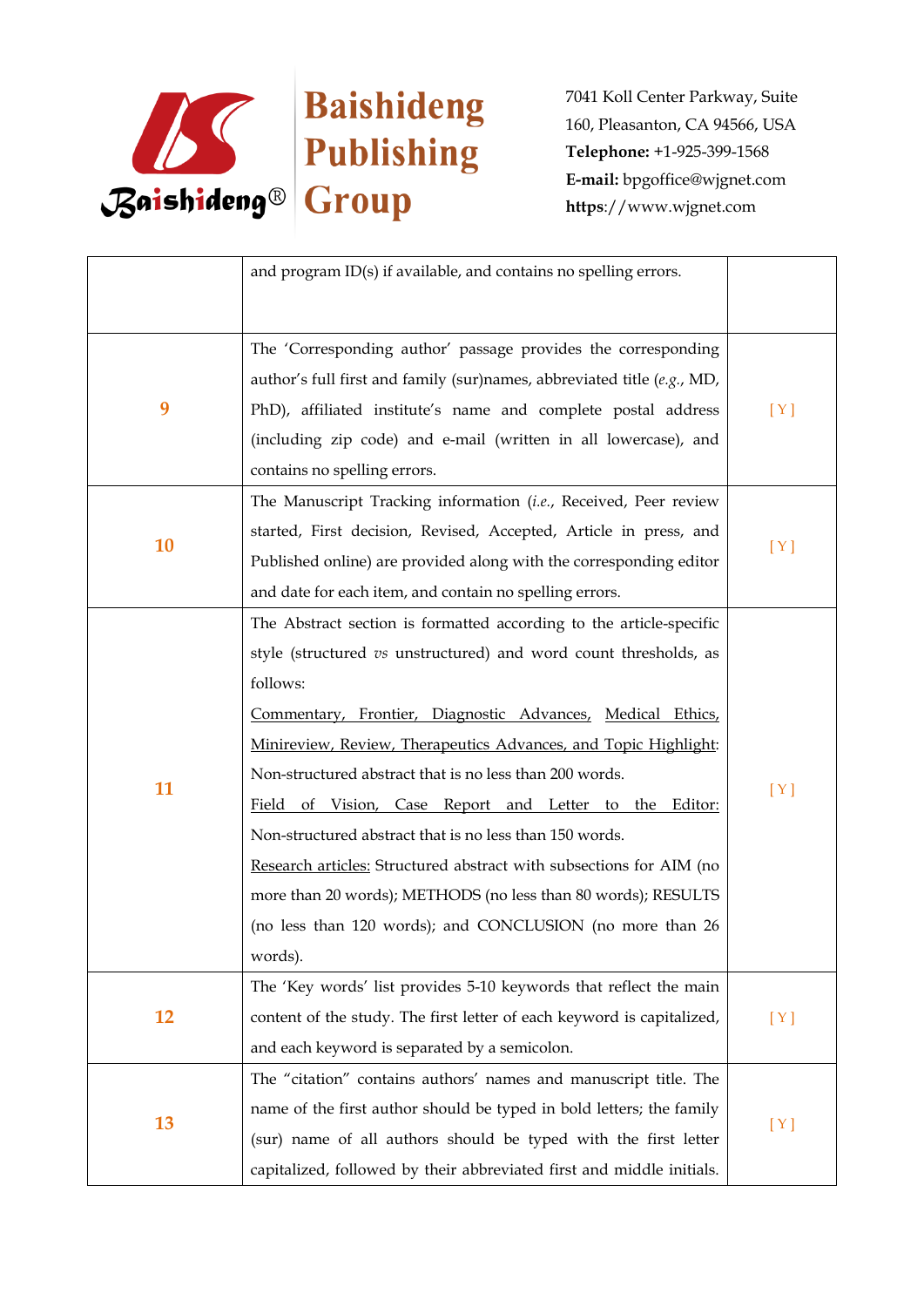

|    | For example, an article by Jae Moon Yoon, Ki Young Son, Chun Sick          |     |
|----|----------------------------------------------------------------------------|-----|
|    | Eom, Daniel Durrance, Sang Min Park will be written as Yoon JM,            |     |
|    | Son KY, Eom CS, Durrance D, Park SM. Pre-existing diabetes                 |     |
|    | mellitus increases the risk of gastric cancer: A meta-analysis. World J    |     |
|    | Gastroenterol 2019; In press                                               |     |
|    | The 'Core tip' provides a summary (less than 100 words) of the             |     |
|    | study that outlines the most innovative and important arguments            |     |
| 14 | and core contents of the paper and will serve to effectively attract       | [Y] |
|    | readers.                                                                   |     |
|    | The 'INTRODUCTION' section clearly describes the relevant                  |     |
|    | background information for the study. Only the most relevant and           |     |
|    | current (within the past 5 years) literature is cited, with the            |     |
|    | exception of rare instances of seminal literature citations. All           | [Y] |
|    | technical terms and/or abbreviations are explained and/or defined,         |     |
|    | with the full name of abbreviations given upon first appearance in         |     |
| 15 | the text and the abbreviation presented in parentheses [i.e.,              |     |
|    | "computed tomography (CT)"]. First-person pronouns (e.g., 'I',             |     |
|    | 'we') are used appropriately to clearly indicate the work performed        |     |
|    | by the author(s). When weaknesses of previous studies are                  |     |
|    | described in the text to highlight the innovations related to the          |     |
|    | current study, the information is presented carefully.                     |     |
|    | The 'MATERIALS AND METHODS' section clearly and accurately                 |     |
| 16 | describes all materials and methods used to obtain the data                |     |
|    | presented in the article and is adequate for a reader to repeat the        | [N] |
|    | study.                                                                     |     |
| 17 | The 'RESULTS' section concisely describes the observational and            |     |
|    | experimental results. Representative data and data that have               |     |
|    | scientific significance are emphasized. Data is presented in either        | [N] |
|    | the text, a table or figure (i.e., chart, diagram, graph or image), but is |     |
|    | not repeated among each. Information presented in the tables and           |     |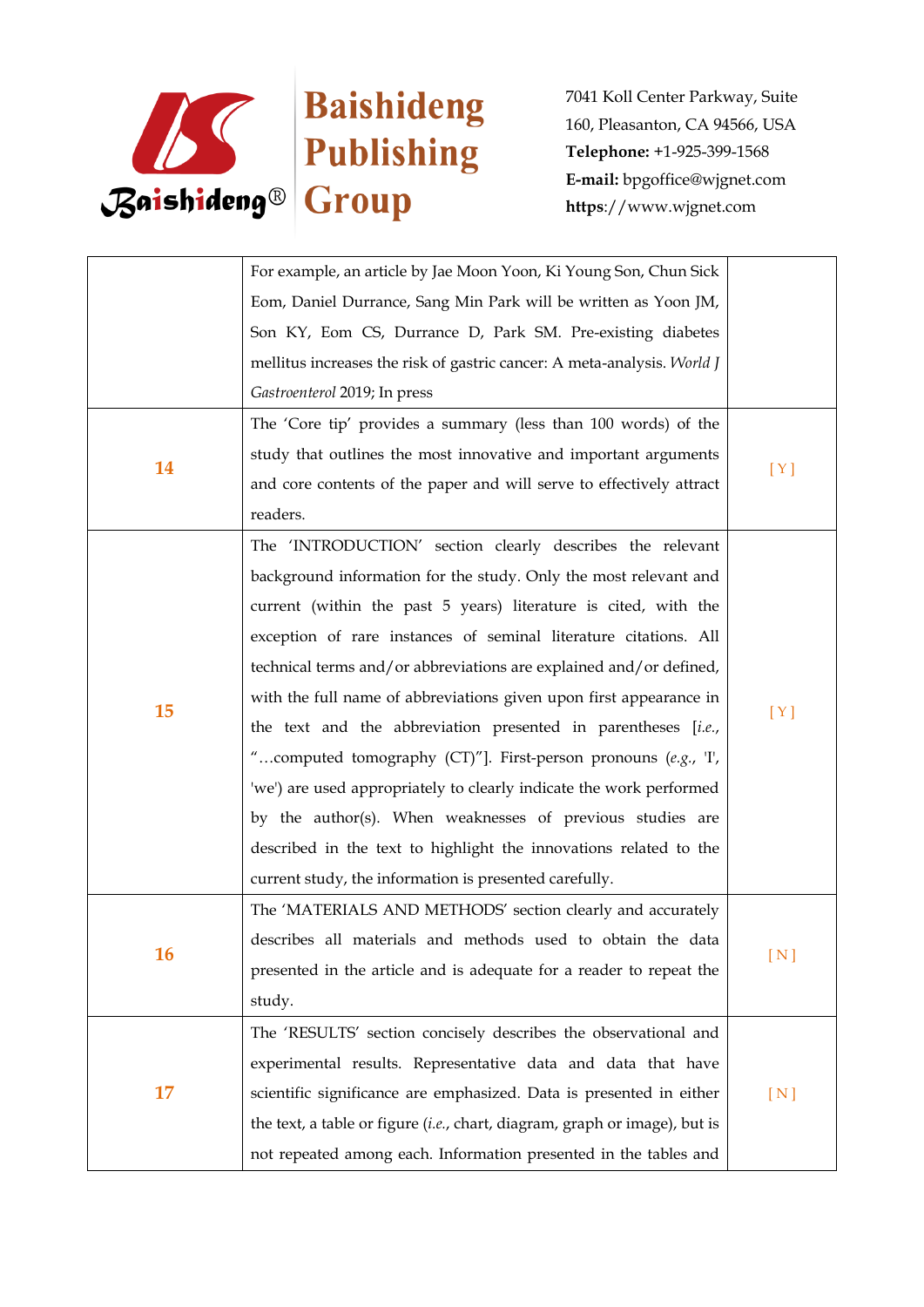

|    | figures clearly describes the trends, meaning, and inferences.                                 |     |
|----|------------------------------------------------------------------------------------------------|-----|
|    | Results described in textual form are accurate, concise and clear.                             |     |
|    |                                                                                                |     |
|    |                                                                                                |     |
|    |                                                                                                |     |
|    | Statistical symbols are accurate. Statistical significance is expressed                        |     |
|    | as ${}^{a}P$ < 0.05, ${}^{b}P$ < 0.01 (P > 0.05 usually does not need to be denoted).          |     |
| 18 | If there are other series of P values, $\mathbf{c}P < 0.05$ and $\mathbf{d}P < 0.01$ are used, | [N] |
|    | and a third series of P values is expressed as $\mathbb{P}$ < 0.05 and $\mathbb{P}$ < 0.01.    |     |
|    | Statistical data is expressed as mean ± SD or mean ± SE.                                       |     |
|    | The 'DISCUSSION' section (1) describes the main purpose and                                    |     |
|    | hypothesis of the study; (2) summarizes the most important results;                            |     |
|    | (3) illustrates and explains the results (but does not simply repeat                           |     |
|    | the data) and draws conclusions or inferences based on the results;                            |     |
| 19 | (4) points out the limitations of the study and their impact on the                            | [Y] |
|    | results, as well as proposes further advice on future research                                 |     |
|    | $topic(s)$ or direction(s); and $(5)$ describes the theoretical significance                   |     |
|    | and practical value of the findings.                                                           |     |
|    | The 'ACKNOWLEDGEMENTS' section expresses gratitude to any                                      |     |
| 20 | individuals or organizations for technical support (i.e., providing                            |     |
|    | instrumentation, equipment or experimental materials, and/or                                   |     |
|    | assistance in experimental work), non-technical services (i.e., useful                         | [Y] |
|    | inspiration, suggestions, guidance, or review), and/or any other                               |     |
|    | auxiliary work.                                                                                |     |
| 21 | The 'ARTICLE HIGHLIGHTS' section provides comments for                                         |     |
|    | original articles in accordance with the specified format.                                     | [N] |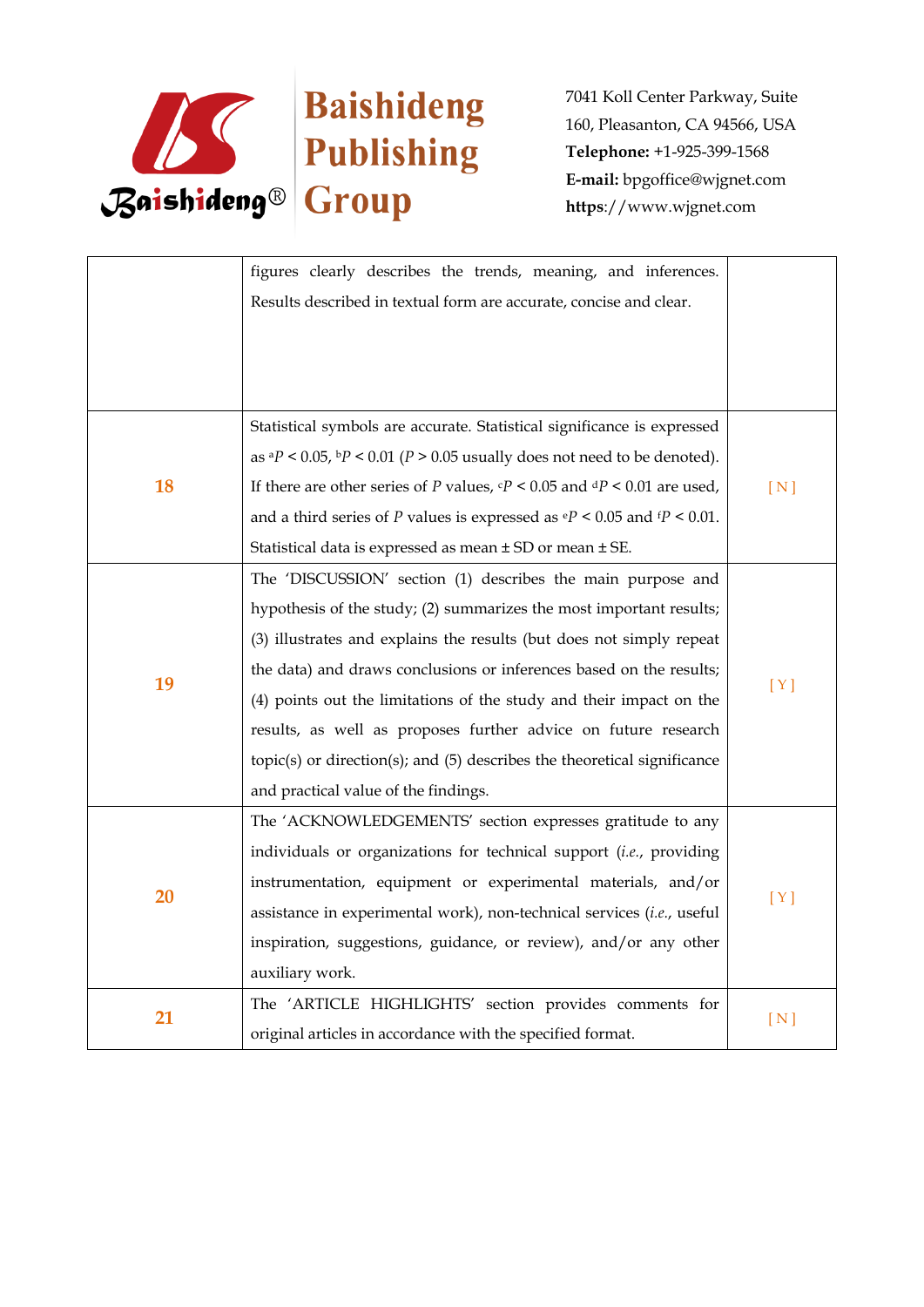

|    | The 'REFERENCES' section lists the references in the Vancouver                    |     |
|----|-----------------------------------------------------------------------------------|-----|
|    | style. This style uses Arabic numeral in-text citations based on the              |     |
|    | order of the first appearance of a source in the text. For citations              |     |
|    | where the author's name is indicated in the text, a superscript                   |     |
|    | number should be placed following the name (i.e, "Pang et al"). For               |     |
|    | citations where no author is indicated, a superscript number should               |     |
| 22 | be placed at the end of the sentence. Respective examples are: "Ma <sup>[1]</sup> | [Y] |
|    | reported ", "Pan et al <sup>[2-5]</sup> indicated "; "PCR has a high              |     |
|    | sensitivity <sup>[6,9]</sup> ." No superscript numbers are used when the          |     |
|    | reference number is described in the text; for example, "The                      |     |
|    | experimental method used has been described in reference [8]." The                |     |
|    | style of reference citations in tables is the same as that in the text            |     |
|    | (e.g., Pan et al <sup>[2-5]</sup> , please see reference [8]).                    |     |
|    | Journal references have been verified to ensure that there are no                 |     |
|    | duplicate references and that the PMID numbers are correct. For                   |     |
|    | references not yet included in PubMed: the name of Chinese                        |     |
|    | journals is spelled out using Chinese Pinyin, with the first letter of            |     |
| 23 | each word capitalized (e.g., Shijie Huaren Xiaohua Zazhi); the name of            | [Y] |
|    | journals in other languages are listed according to indexing                      |     |
|    | information retrieved from Google. Book references are presented                  |     |
|    | with all the information relevant to the electronic version.                      |     |
|    | The number of cited references is appropriate for the article type, as            |     |
|    | follows:                                                                          |     |
|    | Commentary: no less than 50;                                                      |     |
| 24 | Review: no less than 100;                                                         | [Y] |
|    | Article: no less than 30/26;                                                      |     |
|    | Case Report and Letter to the Editor: no less than 1.                             |     |
|    | The ethics-related statements are provided in accordance with the                 |     |
| 25 | manuscript type (e.g., Manuscript No.-Institutional review board                  | [Y] |
|    | statement, Manuscript No.-Animal care and use statement, etc.).                   |     |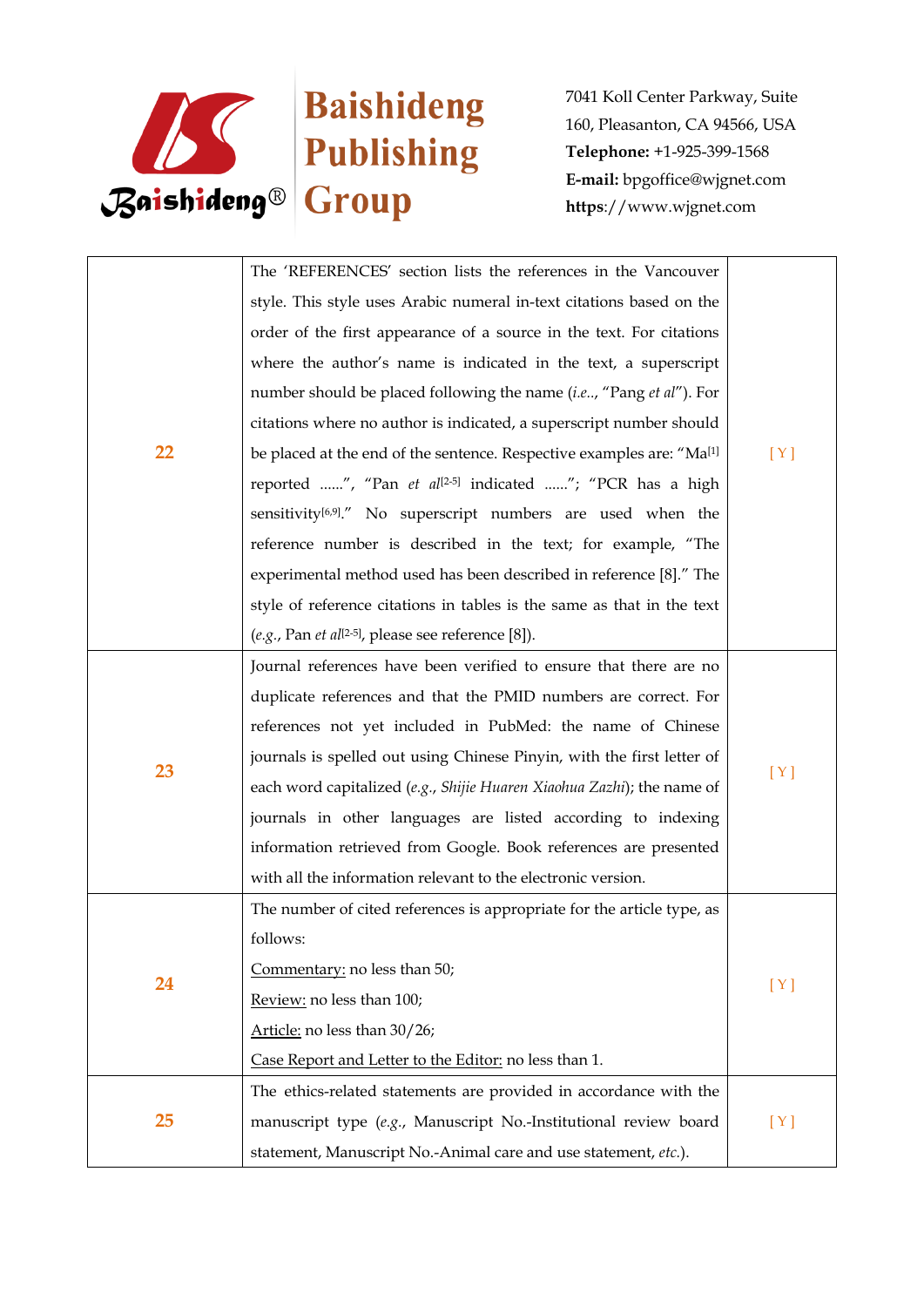

| <b>26</b> | The names of the peer reviewers and the scientific editor are present                        |     |
|-----------|----------------------------------------------------------------------------------------------|-----|
|           | at the end of the paper $(e.g., P\text{-}Reviewer: Hugot D \text{ S-Editor: Wang})$          | [Y] |
|           | JL).                                                                                         |     |
|           | The order and numerical labeling of tables and figures is consistent                         |     |
|           | with their appearance and presentation in the text. Symbols in                               |     |
|           | tables (e.g., +, -, $\times$ , $\div$ , $*$ ) correctly correspond to the definitions in the |     |
| 27        | footnotes. Only one legend is provided for each multi-panel figure                           |     |
|           | consisting of color graphs, black and white graphs, or line graphs                           | [Y] |
|           | that depicts data of the same theme. For example: Figure 1                                   |     |
|           | Pathological changes in atrophic gastritis tissue before and after                           |     |
|           | treatment. A: ; B: ; C: ; D: ; E: ; F:                                                       |     |
|           | Split pictures include flow charts, line graphs, histograms, and                             |     |
| 28        | graphs including text. Unsplit pictures include meta-analysis                                | [Y] |
|           | diagrams, PCR amplification curves, and survival curves.                                     |     |
|           | The author(s) highlighted the changes made to the manuscript                                 |     |
| 29        | according to the peer-reviewers' comments.                                                   | [Y] |
|           | The responses to the peer-reviewers' comments are consistent with                            |     |
| 30        | the changes made to the manuscript.                                                          | [Y] |
|           | The revised manuscript is provided (file name: Manuscript                                    |     |
|           | No.-Review; e.g., 870- Review).                                                              |     |
|           | The letter of peer-reviewers' comments is provided (file name:                               |     |
| 31        | Manuscript No.-Peer-review(s); e.g., 870-Peer-review(s)).                                    | [Y] |
|           | The response letter is provided (file name: Manuscript                                       |     |
|           | No.-Answering reviewers; e.g., 870-Answering reviewers).                                     |     |
| 32        | The related ethics and relevant documents are provided, such as (1)                          |     |
|           | Approved grant application form(s) or funding agency copy of any                             |     |
|           | approval document(s) (file name: Manuscript No.-Grant application                            |     |
|           | form(s)); (2) Biostatistics review certificate (file name: Manuscript                        | [Y] |
|           | No.-Biostatistics statement); (3) Conflict-of-interest statement (file                       |     |
|           | name: Manuscript No.-Conflict-of-interest statement); (4) Clinical                           |     |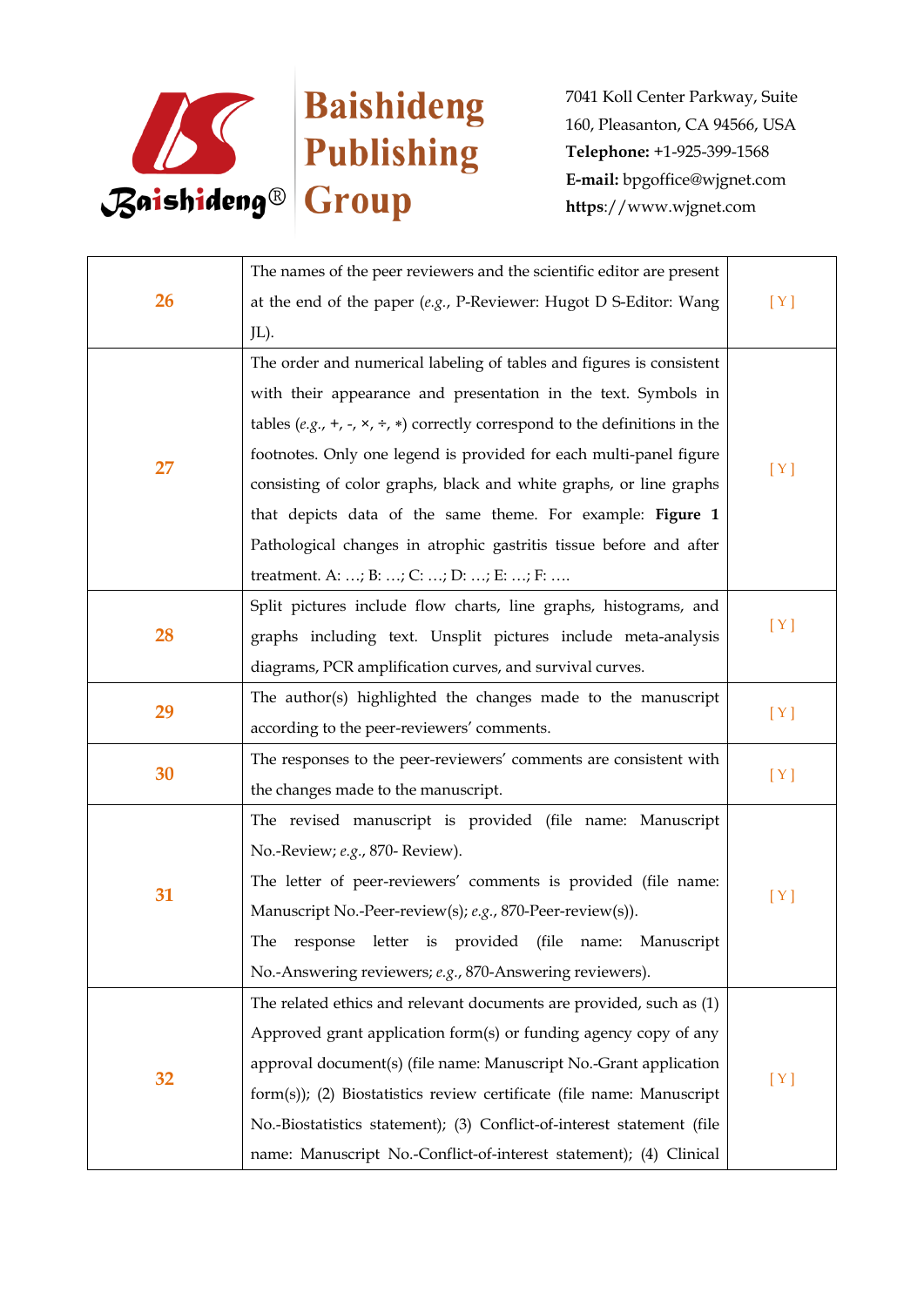

|    | trial registration statement (file name: Manuscript No.-Clinical trial    |     |
|----|---------------------------------------------------------------------------|-----|
|    | registration statement); (5) Institutional review board approval form     |     |
|    | or document (file name: Manuscript No.-Institutional review board         |     |
|    | statement); (6) Institutional animal care and use committee               |     |
|    | approval<br>form<br>document<br>(file<br>Manuscript<br>or<br>name:        |     |
|    | No.-Institutional animal care and use committee statement), and (7)       |     |
|    | Signed informed consent form(s) or document(s) (file name:                |     |
|    | Manuscript No.-Informed consent statement).                               |     |
|    | All authors signed the BPG Copyright license agreement form (file         |     |
| 33 | Manuscript No.-Copyright<br>license<br>agreement;<br>name:<br>e.g.,       | [Y] |
|    | 870-Copyright license agreement).                                         |     |
|    | The language certificate provided by authors who are non-native           |     |
| 34 | speakers of English meets the BPG requirements (file name:                | [Y] |
|    | Manuscript No.-Language certificate; e.g., 870-Language certificate).     |     |
|    | The photos licensed in the Agreement for Use of Personal Photos           |     |
| 35 | are consistent with those in the paper (file name: Manuscript             |     |
|    | No.-Agreement for use of personal photos; e.g., 870-Agreement for         | [N] |
|    | use of personal photos).                                                  |     |
|    | This document (Checklist of Responsibilities for Scientific Editors)      |     |
| 36 | has been saved under the file name: manuscript No.-Scientific             | [Y] |
|    | editor work list (e.g., 870-Scientific editor work list).                 |     |
| 37 | A CrossCheck investigation (an effective tool for detecting unoriginal    |     |
|    | content, enabling our editors to preserve the journal's integrity and     |     |
|    | the authors' copyright) has been performed for the manuscript via         |     |
|    | the website: http://www.ithenticate.com/. The results document            |     |
|    | contains the following information for the manuscript: "Name of           | [Y] |
|    | journal", "Manuscript No.", "Columns", "Title" and "Author list".         |     |
|    | The Figure of the CrossCheck results is saved in JPEG format (.jpg) at    |     |
|    | 1440 $\times$ 680 pixel resolution. The PDF of the CrossCheck results has |     |
|    | been saved under the file name: manuscript No.- CrossCheck report         |     |